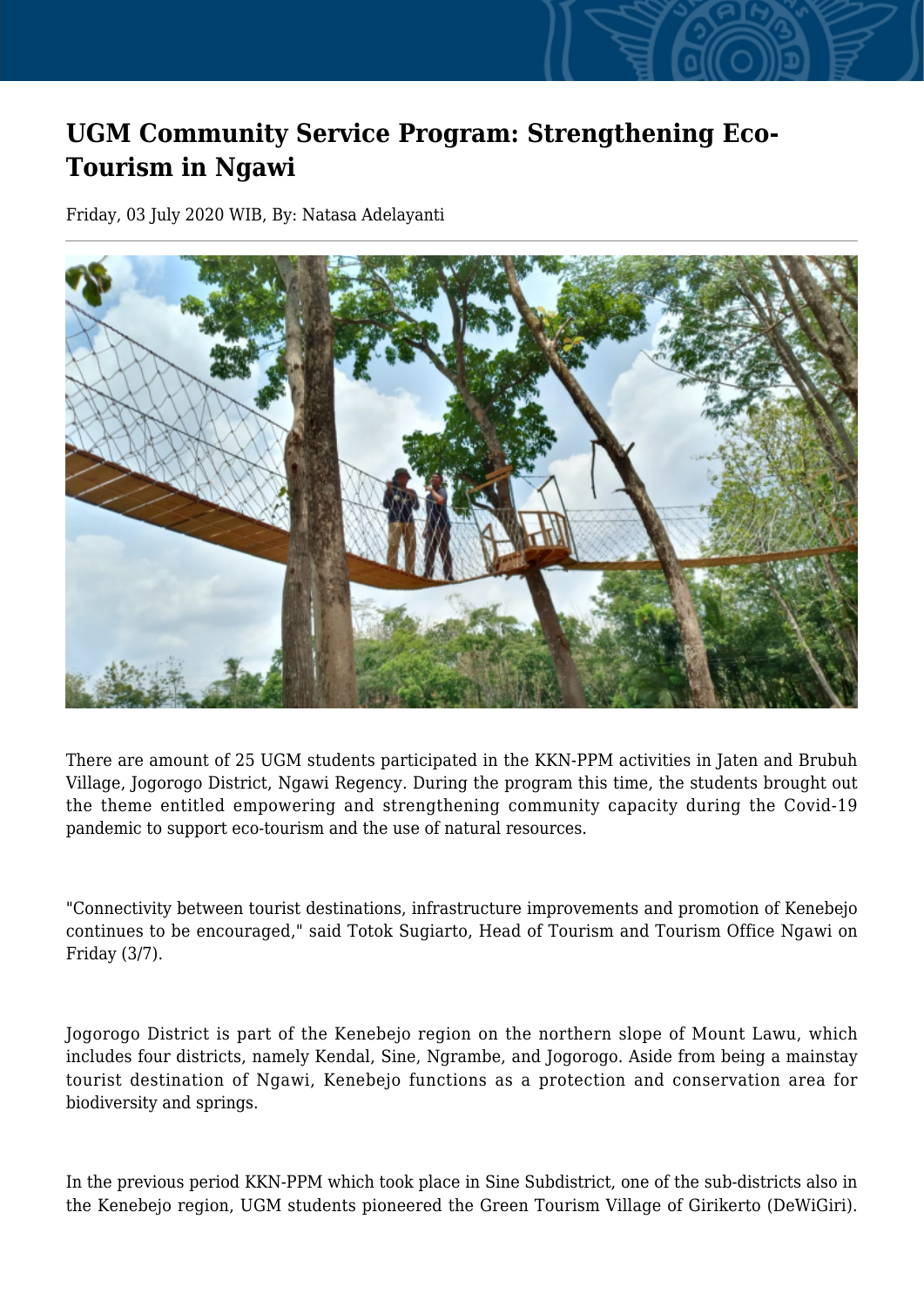

The Community Service of Jogorogo District Team, led by Zulfa Parulian Unit Coordinator, planned various programs such as the preparation of the Jaten and Brubuh Village master plans. Besides, there were also the empowerment of village and youth apparatuses to optimize village websites and social media to support the promotion of nature tourism and homestay initiation on the slopes north of Mount Lawu.

The students also organized a program to educate the public about New Normal and proper health protocols. It aims to process household organic and agricultural waste into Liquid Organic Fertilizer (POC) with a stacking bucket technology, and to produce a yard during the Covid-19 pandemic with plants food, herbal and ornamental.

A lecturer at the Faculty of Forestry who acted as a field supervisor, Atus Syahbudin S.Hut., M.Agr., Ph.D., revealed that with UGM Community Service programs this year hopes one prior thing. They hope the community will be more empowered and bring up the village youths who were excited to improve the welfare of the community by preserving the nature of Mount Lawu. This action is vital for the sustainability of the Community Service programs that have been initiated by UGM.

"Therefore, the Kendal-Sine-Ngrambe-Jogorogo region which surrounds the northern slope of Mount Lawu will have more sustainable biodiversity and the more prosperous the community. It is such a big thanks to the cooperation between UGM, Ngawi Regency Government and the local community," he said.

This year the UGM Community Service program was held online amid the ongoing Covid-19 pandemic and was directed to be able to develop various themes of the KKN program, such as educating the public in facing new normalities, enhancing clean and healthy living behaviour, strengthening the rural economy, and developing villages tour.

The KKN-PPM activities this period began on June 29, which was opened directly by the Minister of Education and Culture Nadiem Makarim, until August 18. A total of 4,504 students, 178 Field Supervisors (DPL), and 15 Regional Coordinators (Korwil) fulfil one of the tri dharma responsibilities in 27 provinces, 77 districts and 263 villages.

Author: Gloria Translator: Natasa A